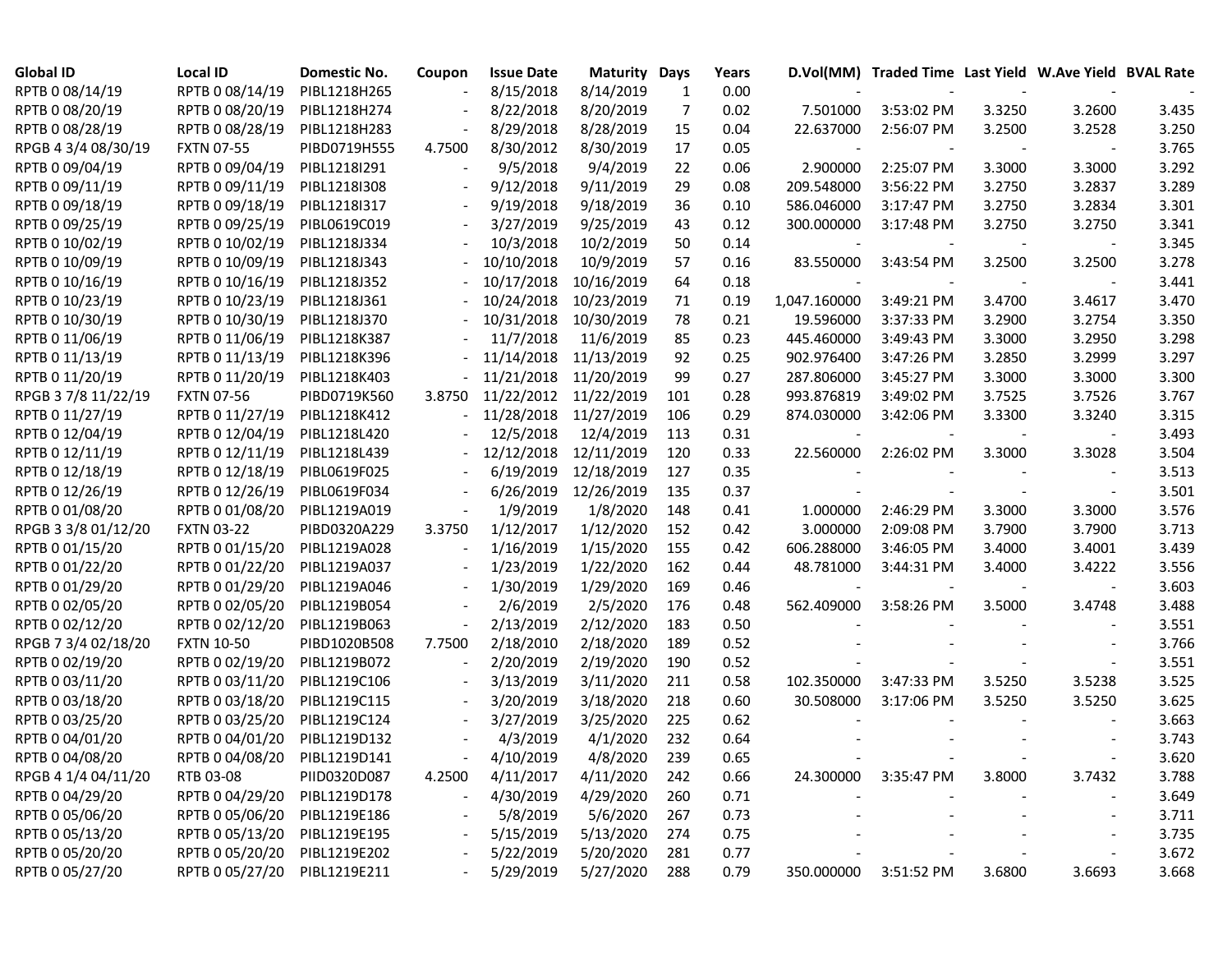| <b>Global ID</b>     | Local ID          | Domestic No. | Coupon                   | <b>Issue Date</b> | Maturity        | Days | Years |                          | D.Vol(MM) Traded Time Last Yield W.Ave Yield BVAL Rate |        |        |       |
|----------------------|-------------------|--------------|--------------------------|-------------------|-----------------|------|-------|--------------------------|--------------------------------------------------------|--------|--------|-------|
| RPTB 0 06/03/20      | RPTB 0 06/03/20   | PIBL1219F229 |                          | 6/4/2019          | 6/3/2020        | 295  | 0.81  |                          |                                                        |        |        | 3.699 |
| RPTB 0 06/10/20      | RPTB 0 06/10/20   | PIBL1219F238 | $\overline{\phantom{a}}$ | 6/11/2019         | 6/10/2020       | 302  | 0.83  |                          |                                                        |        |        | 3.670 |
| RPTB 0 06/17/20      | RPTB 0 06/17/20   | PIBL1219F247 | $\overline{\phantom{a}}$ | 6/19/2019         | 6/17/2020       | 309  | 0.85  | 49.325000                | 3:42:59 PM                                             | 3.5750 | 3.5734 | 3.743 |
| RPTB 0 06/24/20      | RPTB 0 06/24/20   | PIBL1219F256 | $\blacksquare$           | 6/26/2019         | 6/24/2020       | 316  | 0.87  | 524.640000               | 3:26:07 PM                                             | 3.6025 | 3.6010 | 3.602 |
| RPTB 0 07/08/20      | RPTB 0 07/08/20   | PIBL1219G264 |                          | 7/10/2019         | 7/8/2020        | 330  | 0.90  | 3.100000                 | 2:26:33 PM                                             | 3.6950 | 3.6950 | 3.675 |
| RPTB 0 07/22/20      | RPTB 0 07/22/20   | PIBL1219G273 |                          | 7/24/2019         | 7/22/2020       | 344  | 0.94  | 14.025000                | 3:44:02 PM                                             | 3.6750 | 3.6780 | 3.737 |
| RPTB 0 08/05/20      | RPTB 0 08/05/20   | PIBL1219H281 |                          | 8/7/2019          | 8/5/2020        | 358  | 0.98  | 706.665000               | 3:50:58 PM                                             | 3.6750 | 3.6697 | 3.686 |
| RPGB 7 1/4 08/19/20  | RTB 10-01         | PIID1020H015 | 7.2500                   | 8/19/2010         | 8/19/2020       | 372  | 1.02  |                          |                                                        |        |        | 3.782 |
| RPGB 3 3/8 08/20/20  | <b>FXTN 05-73</b> | PIBD0520H735 | 3.3750                   | 8/20/2015         | 8/20/2020       | 373  | 1.02  |                          |                                                        |        |        | 3.793 |
| RPGB 6 1/8 09/16/20  | <b>FXTN 10-51</b> | PIBD1020I510 | 6.1250                   | 9/16/2010         | 9/16/2020       | 400  | 1.10  |                          |                                                        |        |        | 3.892 |
| RPGB 5 7/8 12/16/20  | <b>FXTN 10-52</b> | PIBD1020L525 | 5.8750                   | 12/16/2010        | 12/16/2020      | 491  | 1.34  |                          |                                                        |        |        | 3.803 |
| RPGB 4 1/4 01/25/21  | <b>FXTN 03-23</b> | PIBD0321A236 | 4.2500                   | 1/25/2018         | 1/25/2021       | 531  | 1.45  |                          | 1.600000 10:05:01 AM                                   | 3.8475 | 3.8475 | 3.786 |
| RPGB 7 3/8 03/03/21  | RTB 10-02         | PIID1021C027 | 7.3750                   | 3/3/2011          | 3/3/2021        | 568  | 1.56  |                          | 2.000000 11:21:11 AM                                   | 3.7500 | 3.7500 | 3.764 |
| RPGB 3 1/2 03/20/21  | <b>FXTN 07-57</b> | PIBD0721C574 | 3.5000                   | 3/20/2014         | 3/20/2021       | 585  | 1.60  | 9.900000                 | 3:24:49 PM                                             | 3.7975 | 3.8008 | 3.823 |
| RPGB 6 1/2 04/28/21  | <b>FXTN 10-53</b> | PIBD1021D531 | 6.5000                   | 4/28/2011         | 4/28/2021       | 624  | 1.71  |                          | 200.000000 11:09:04 AM                                 | 3.7100 | 3.7100 | 3.783 |
| RPGB 4 7/8 06/13/21  | RTB 03-09         | PIID0321F092 | 4.8750                   | 6/13/2018         | 6/13/2021       | 670  | 1.83  | 50.500000                | 3:50:14 PM                                             | 3.8400 | 3.7656 | 3.837 |
| RPGB 5 3/4 10/20/21  | RTB 10-03         | PIID1021J039 | 5.7500                   | 10/20/2011        | 10/20/2021      | 799  | 2.19  | 0.250000                 | 2:25:07 PM                                             | 3.8750 | 3.8750 | 3.851 |
| RPGB 5 3/4 11/24/21  | <b>FXTN 10-55</b> | PIBD1021K551 | 5.7500                   | 11/24/2011        | 11/24/2021      | 834  | 2.28  | 1.000000                 | 3:11:11 PM                                             | 3.9075 | 3.9075 | 3.938 |
| RPGB 63/8 01/19/22   | <b>FXTN 10-54</b> | PIBD1022G545 | 6.3750                   | 7/19/2011         | 1/19/2022       | 890  | 2.44  | 4.140000                 | 3:11:59 PM                                             | 3.9150 | 3.8678 | 4.006 |
| RPGB 4 01/26/22      | <b>FXTN 05-74</b> | PIBD0522A747 | 4.0000                   | 1/26/2017         | 1/26/2022       | 897  | 2.46  | 4.928000                 | 3:12:15 PM                                             | 3.8900 | 3.8865 | 3.868 |
| RPGB 15 03/14/22     | <b>FXTN 20-02</b> | PIBD2022C021 | 15.0000                  | 3/14/2002         | 3/14/2022       | 944  | 2.59  |                          |                                                        |        |        | 3.870 |
| RPGB 4 3/4 07/04/22  | <b>FXTN 03-24</b> | PIBD0322G247 | 4.7500                   | 7/4/2019          | 7/4/2022        | 1056 | 2.89  | 320.000000               | 2:24:49 PM                                             | 3.8450 | 3.8450 | 3.816 |
| RPGB 4 7/8 08/02/22  | <b>FXTN 10-56</b> | PIBD1022H562 | 4.8750                   | 8/2/2012          | 8/2/2022        | 1085 | 2.97  |                          |                                                        |        |        | 3.899 |
| RPGB 4 3/4 09/13/22  | <b>FXTN 10-57</b> | PIBD1022I570 | 4.7500                   | 9/13/2012         | 9/13/2022       | 1127 | 3.09  |                          |                                                        |        |        | 3.907 |
| RPGB 12 3/4 10/17/22 | <b>FXTN 20-03</b> | PIBD2022J033 | 12.7500                  | 10/17/2002        | 10/17/2022      | 1161 | 3.18  |                          |                                                        |        |        | 3.913 |
| RPGB 4 5/8 12/04/22  | RTB 05-11         | PIID0522L114 | 4.6250                   | 12/4/2017         | 12/4/2022 1209  |      | 3.31  | 90.990000                | 3:34:53 PM                                             | 3.9500 | 3.8735 | 3.899 |
| RPGB 4 12/06/22      | <b>FXTN 10-58</b> | PIBD1022L585 | 4.0000                   | 12/6/2012         | 12/6/2022 1211  |      | 3.32  | 383.000000               | 3:26:18 PM                                             | 3.9300 | 3.8112 | 3.800 |
| RPGB 13 02/20/23     | <b>FXTN 20-04</b> | PIBD2023B048 | 13.0000                  | 2/20/2003         | 2/20/2023       | 1287 | 3.52  |                          |                                                        |        |        | 3.935 |
| RPGB 5 1/2 03/08/23  | <b>FXTN 05-75</b> | PIBD0523C752 | 5.5000                   | 3/8/2018          | 3/8/2023 1303   |      | 3.57  | 29.309200                | 2:51:11 PM                                             | 3.9500 | 3.9000 | 4.045 |
| RPGB 3 1/2 04/21/23  | <b>FXTN 07-58</b> | PIBD0723D588 | 3.5000                   | 4/21/2016         | 4/21/2023 1347  |      | 3.69  | 130.660000               | 3:09:09 PM                                             | 3.9350 | 3.9212 | 3.918 |
| RPGB 11 7/8 05/29/23 | <b>FXTN 20-05</b> | PIBD2023E054 | 11.8750                  | 5/29/2003         | 5/29/2023 1385  |      | 3.79  |                          |                                                        |        |        | 3.952 |
| RPGB 3 1/4 08/15/23  | RTB 10-04         | PIID1023H046 | 3.2500                   | 8/15/2013         | 8/15/2023 1463  |      | 4.01  | 54.230000                | 2:28:04 PM                                             | 4.0500 | 3.9583 | 3.994 |
| RPGB 11 3/8 10/23/23 | <b>FXTN 20-06</b> | PIBD2023J068 | 11.3750                  | 10/23/2003        | 10/23/2023 1532 |      | 4.19  |                          |                                                        |        |        | 3.979 |
| RPGB 6 1/4 03/12/24  | RTB 05-12         | PIID0524C129 | 6.2500                   | 3/12/2019         | 3/12/2024 1673  |      | 4.58  | 13,176.530000            | 3:59:41 PM                                             | 3.9800 | 3.9315 | 3.980 |
| RPGB 4 1/2 04/20/24  | <b>FXTN 07-59</b> | PIBD0724D595 | 4.5000                   | 4/20/2017         | 4/20/2024 1712  |      | 4.69  |                          | 100.000000 11:36:10 AM                                 | 3.9900 | 3.9900 | 3.990 |
| RPGB 12 3/8 06/03/24 | <b>FXTN 20-07</b> | PIBD2024F075 | 12.3750                  | 6/3/2004          | 6/3/2024 1756   |      | 4.81  |                          |                                                        |        |        | 4.036 |
| RPGB 12 7/8 08/05/24 | <b>FXTN 20-08</b> | PIBD2024H086 | 12.8750                  | 8/5/2004          | 8/5/2024 1819   |      | 4.98  |                          |                                                        |        |        | 4.031 |
| RPGB 4 1/8 08/20/24  | <b>FXTN 10-59</b> | PIBD1024H595 | 4.1250                   | 8/20/2014         | 8/20/2024 1834  |      | 5.02  | 21.428107                | 3:52:41 PM                                             | 4.1250 | 4.0973 | 4.161 |
| RPGB 13 3/4 11/11/24 | <b>FXTN 20-09</b> | PIBD2024K091 | 13.7500                  | 11/11/2004        | 11/11/2024 1917 |      | 5.25  |                          |                                                        |        |        | 4.050 |
| RPGB 5 3/4 04/12/25  | <b>FXTN 07-61</b> | PIBD0725D618 | 5.7500                   | 4/12/2018         | 4/12/2025 2069  |      | 5.67  | 450.000000               | 3:46:24 PM                                             | 4.0000 | 3.9850 | 3.986 |
| RPGB 12 1/8 04/14/25 | <b>FXTN 20-10</b> | PIBD2025D103 | 12.1250                  | 4/14/2005         | 4/14/2025 2071  |      | 5.67  | $\overline{\phantom{a}}$ |                                                        |        |        | 4.079 |
| RPGB 3 5/8 09/09/25  | <b>FXTN 10-60</b> | PIBD1025I608 | 3.6250                   | 9/9/2015          | 9/9/2025 2219   |      | 6.08  | 250.805665               | 2:51:00 PM                                             | 4.2000 | 4.1998 | 4.200 |